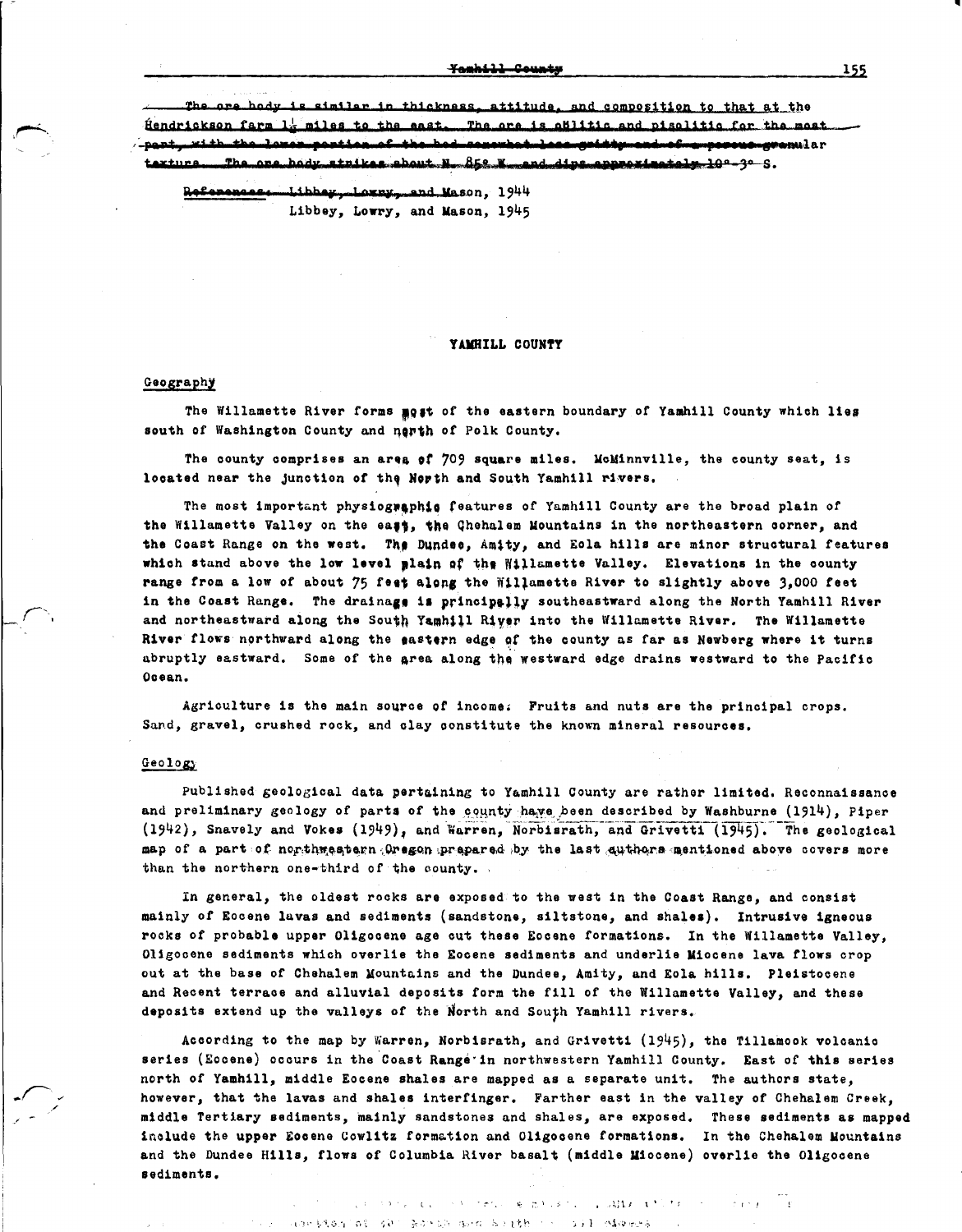| <u> Oregon Metal Mines Handbook</u> |  |  |
|-------------------------------------|--|--|
|                                     |  |  |

A small portion of the extreme southwestern corner of Yamhill County was included on the map prepared by Snavely and Vokes (1949). In this area sandstones of the Burpee formation (middle Eocene) are unconformably overlain by interbedded sediments and volcanic material of the Nestucca formation (upper Eocene). Thick sills of gabbro and diorite have intruded these Eocene formations and are exposed on Mt. Hebo and Little Hebo Mountain. The intrusives are considered as being of upper Oligocene age.

### Mining Properties of Yamhill County

### GRANDE RONDE CLAY

Location: SE<sub> $\frac{1}{4}$ </sub> sec. 5, T. 6 S., R. 7 W., about 3 miles east of Grande Ronde Agency at an elevation of 575 feet, below and west of an old road.

History: Several pits were worked here around 1913 and clay was shipped to Portland and used in the manufacture of firebrick. The property was visited in 1934 by Wilcox (1935) and by Wilson and Treasher (1938:38), but the pits were full of water and slumped clay so that no samples were obtainable.

References: Wilcox, 1935  $\sim$  Wilson and Treasher, 1938-38

YAMHILL COAL MINE

Owner: Chris Payola, Yamhill Route, Oregon.

the miles northeast of Yamhill.<br>Lettion: Near the north edge of sec. 36, T. 2 S., R. 4 W./ The mine is located about 100 yards east of the road, 0.3 mile north of Woodland School junction. It is on the north side of a small creek and the portal is only a few feet above creek level at an elevation. of 420 feet.

History and development: In 1903 Stafford (1904) reported that the Portland Coal and Development Company was opening a bed near North Yamhill. "The mine, which has been worked for a year, has a tunnel system 1,500 feet in extent, giving 700 feet horizontal depth and 400 feet vertical depth." According to local information this mine was worked until 1907 before closing down. The property at that time was on land owned by Peter Gosier.

The tunnel system reported by Stafford was apparently not extended further. The tunnel mouth is now completely caved for a distance of 20 or 30 feet. It apparently extended in a northeasterly direction into the hill.

Geology: The rock exposed at the tunnel mouth is a coarse-grained, angular yellow tuff. No structure could be determined. Slacked rock on the dump was platy and bony. No large lumps were seen. The thickness of the coal is unknown, but must have been several feet; it is probably of too poor grade to justify the reported large amount of development, although it might be worth while to open up the tunnel and determine its actual thickness, grade, and attitude.

Report by: J.E.A., 1945

Reference: Stafford, 1904:14

 $156$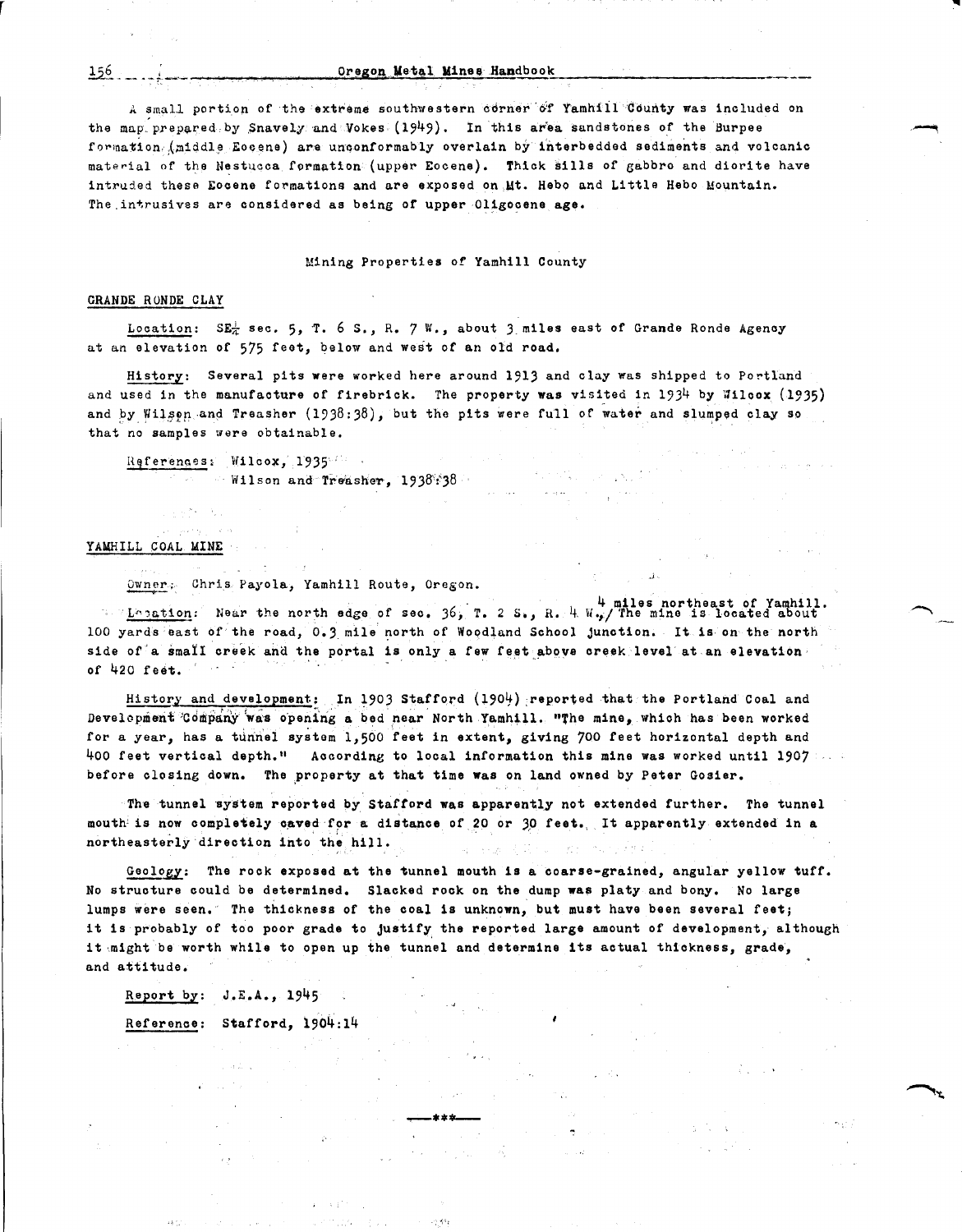|  |  |  | $C_{1}$ , $D_{2}$ , $I_{1}$                        |  |                         |  | Fur<br>1 11. P 1 1                          |
|--|--|--|----------------------------------------------------|--|-------------------------|--|---------------------------------------------|
|  |  |  | $C_{1}$ , $D_{2}$ , $I_{1}$ , $I_{2}$              |  | $1$ $11.$ $11.$         |  |                                             |
|  |  |  | $C_{1}$ , $D_{2}$ , $I_{1}$ , $I_{2}$              |  |                         |  | 1 11. P 1 1                                 |
|  |  |  | $C_1 \cdot D_2 \cdot C_3 \cdot D_1$                |  | 1 11. $P$ 1 1.          |  |                                             |
|  |  |  | $C_{1}$ , $D_{2}$ , $I_{1}$ , $I_{2}$              |  |                         |  | $\overline{+}\overline{u^2}$<br>1 11. P 1 1 |
|  |  |  |                                                    |  |                         |  |                                             |
|  |  |  | $C_{1}$ , $D_{2}$ , $I_{1}$ , $I_{2}$              |  |                         |  | 1 11. P 1 1 .                               |
|  |  |  | C. A. 10 P                                         |  |                         |  | 1 11. P 1 1                                 |
|  |  |  | C. A. L. 100                                       |  |                         |  | 1 11. P 1 1                                 |
|  |  |  | $C_{1}$ , $D_{2}$ , $I_{1}$                        |  |                         |  | 1 11. P 1 1 .                               |
|  |  |  | $C_1$ , $D_2$ , $C_3$ , $C_4$ , $C_5$ , $C_7$      |  | $1$ $11.$ $11.$         |  | Fur                                         |
|  |  |  | $C_{1}$ , $D_{2}$ , $I_{1}$ , $I_{2}$              |  |                         |  | 1 11. P 1 1                                 |
|  |  |  | $C_{1}$ , $D_{2}$ , $I_{1}$ , $I_{2}$              |  |                         |  |                                             |
|  |  |  | C. A. INDP                                         |  |                         |  | 1 11. PAI :                                 |
|  |  |  | C. A. 10 P                                         |  | $1$ $11$ , $11$ ,       |  |                                             |
|  |  |  | C. A. 10 P                                         |  |                         |  | $1$ $11.$ $9$ $1$ $1$ .                     |
|  |  |  | C. . D. 10 P                                       |  |                         |  | 1 11. P 1 1 .                               |
|  |  |  | C. A. 10 P                                         |  |                         |  | 1 11. P 1 1                                 |
|  |  |  | $C_{1}$ , $D_{2}$ , $I_{1}$ , $I_{2}$              |  | $1$ $11.$ $P$ $1$ $1$ . |  |                                             |
|  |  |  | $C. \cap C.$ 0                                     |  | $1$ $11.$ $11.$         |  |                                             |
|  |  |  | C. A. 10 P                                         |  | $1$ $11$ , $21$ ,       |  | $+42$                                       |
|  |  |  | $C_{1}$ , $D_{2}$ , $I_{1}$ , $I_{2}$              |  | $1$ $11$ , $11$ ,       |  |                                             |
|  |  |  | $C_{1}$ , $D_{2}$ , $I_{1}$ , $I_{2}$              |  |                         |  | 1 11. P 1 1 .                               |
|  |  |  | $C_{1}$ , $\bigcap$ , $\bigcap$ , $\bigcap$ $\rho$ |  | $1$ $11.$ $P$ $1$ $1.$  |  |                                             |
|  |  |  |                                                    |  |                         |  |                                             |